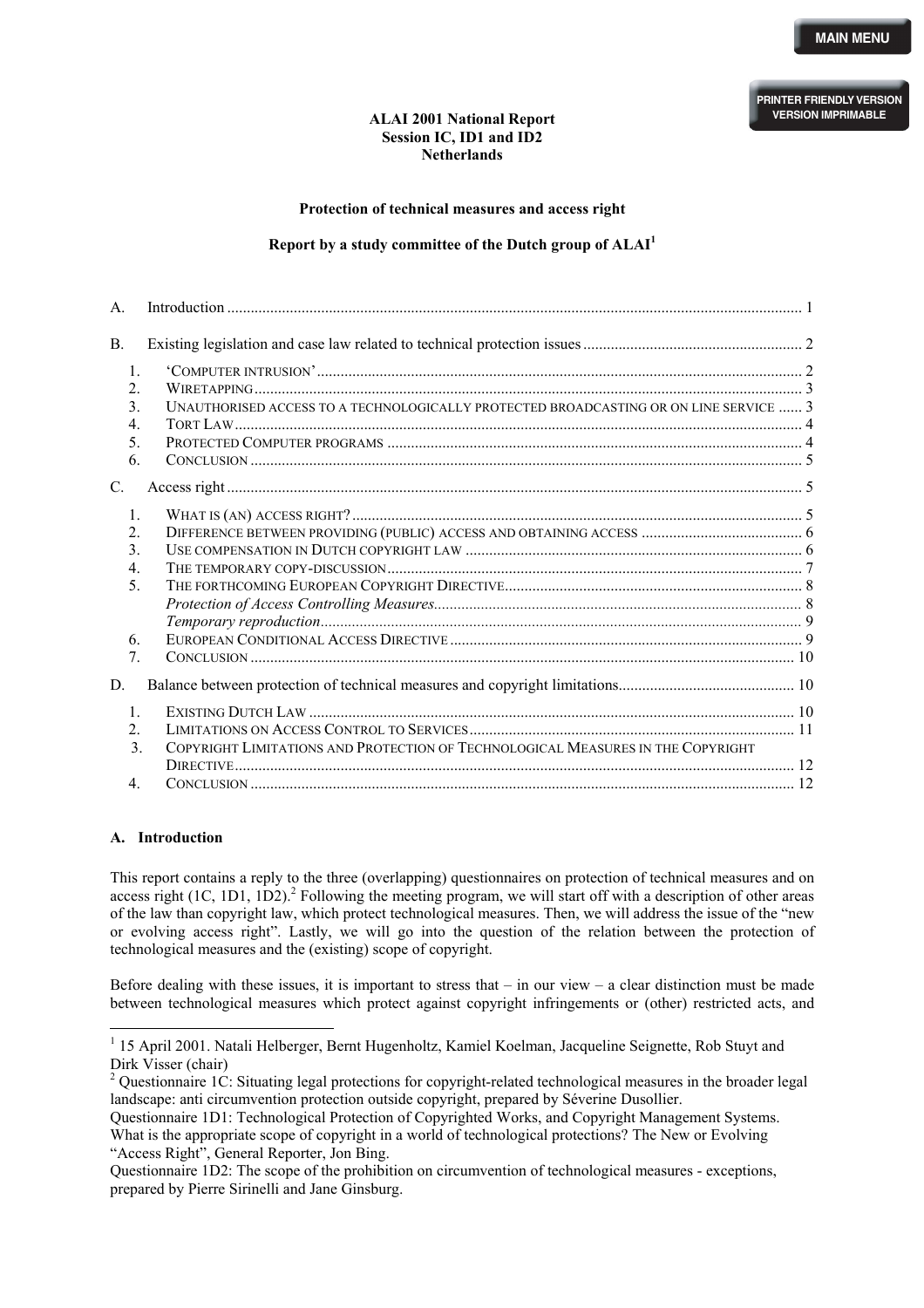<span id="page-1-0"></span>which therefore merely "boost" copyright protection, and measures which protect against unauthorised access. The latter technological measures inhibit acts which do not constitute infringement under traditional copyright and must therefore be analysed differently.

The main part of this report consists of a description of the existing legislation and case law in the Netherlands related to technical protection issues. Where relevant, rulemakings issued at the European level will also be discussed.

# **B. Existing legislation and case law related to technical protection issues**

This subsection mostly deals with areas of the law other than copyright, which protect technological measures. As will be shown below, these provisions mainly concern protection against the circumvention of measures which control access, and not against measures which inhibit copyright infringing acts. Moreover, most of the technological measures protected are not specifically directed at copyrighted works, but at online services, computer systems and transmitted messages. Dutch law of unfair competition (tort), however, may be of help in keeping devices off the market which enable the circumvention of technological measures aimed at preventing copyright infringements. The only provision in Dutch law that clearly protects technological measures applied to copyrighted works is specifically limited to computer software.

# **1. 'Computer intrusion'**

 $\overline{a}$ 

Gaining access to a technologically protected computer system is prohibited by a penal law provision introduced in 1993, as part of computer crime legislation in the Dutch Penal Code (DPC). Article 138a DPC (as amended) reads as follows:

- 1. A person who intentionally unlawfully intrudes into a computerised device or system for storing or processing data or a part of such device or system is guilty of computer intrusion and liable to a term of imprisonment of not more than six months or a fine of the third category  $[64538.00]$ , where he:
	- a. thereby breaches any security, or
	- b. gains access by technological means, with the help of false signals or a false key, or by assuming a false capacity.
- 2. Computer intrusion is punishable by a term of imprisonment of not more than four years or a fine of the fourth category, where the offender subsequently copies the data stored in a computerised device or system, to which he has gained access unlawfully, and records such data for his own use or that of another.
- 3. Computer intrusion committed through the telecommunications infrastructure or a telecommunications facility used to service the general public is punishable by a term of imprisonment of not more than four years or a fine of the fourth category, where the offender subsequently
	- a. uses processing capacity of a computerised device or system with the object of obtaining unlawful gain for himself;
	- b. gains access to the computerised device or systems of a third person through the computerised device or system into which he has intruded.

The provision is directed against the intrusion in (access to) computer *systems*. Thus, it does not apply specifically to the act of gaining access to information or copyrighted works. However, it is likely that a person 'intruding' into e.g. a password protected web site in order to gain access to the copyrighted material contained on that site will be punishable on the basis of Article 1[3](#page-1-1)8a DPC.<sup>3</sup> To download the material stored on accessed computer system constitutes an additional offence under Subsection 2. Since in the Netherlands the provisions of the Penal Code may serve as a basis for a civil (tort) action, a person whose interests were harmed by the breaking into the computer system as defined in Article 138a DPC can hold him accountable under civil law. Consequently, even though the provision was inserted to protect the *pax computationis* – an equivalent of the privacy of the home – a side effect of it may be that it protects copyright owners against those who by breaking into a computer system gain unauthorised access to their works stored in the system.

<span id="page-1-1"></span><sup>&</sup>lt;sup>3</sup> The mere gaining of access to information without authorisation is not considered 'theft' under the general penal provision on theft. The Hoge Raad (Dutch Supreme Court) has ruled that computerised data can not be 'stolen' in the sense of the Dutch Penal law provision relating to theft. HR 3 December 1996, NJ 1997, 574.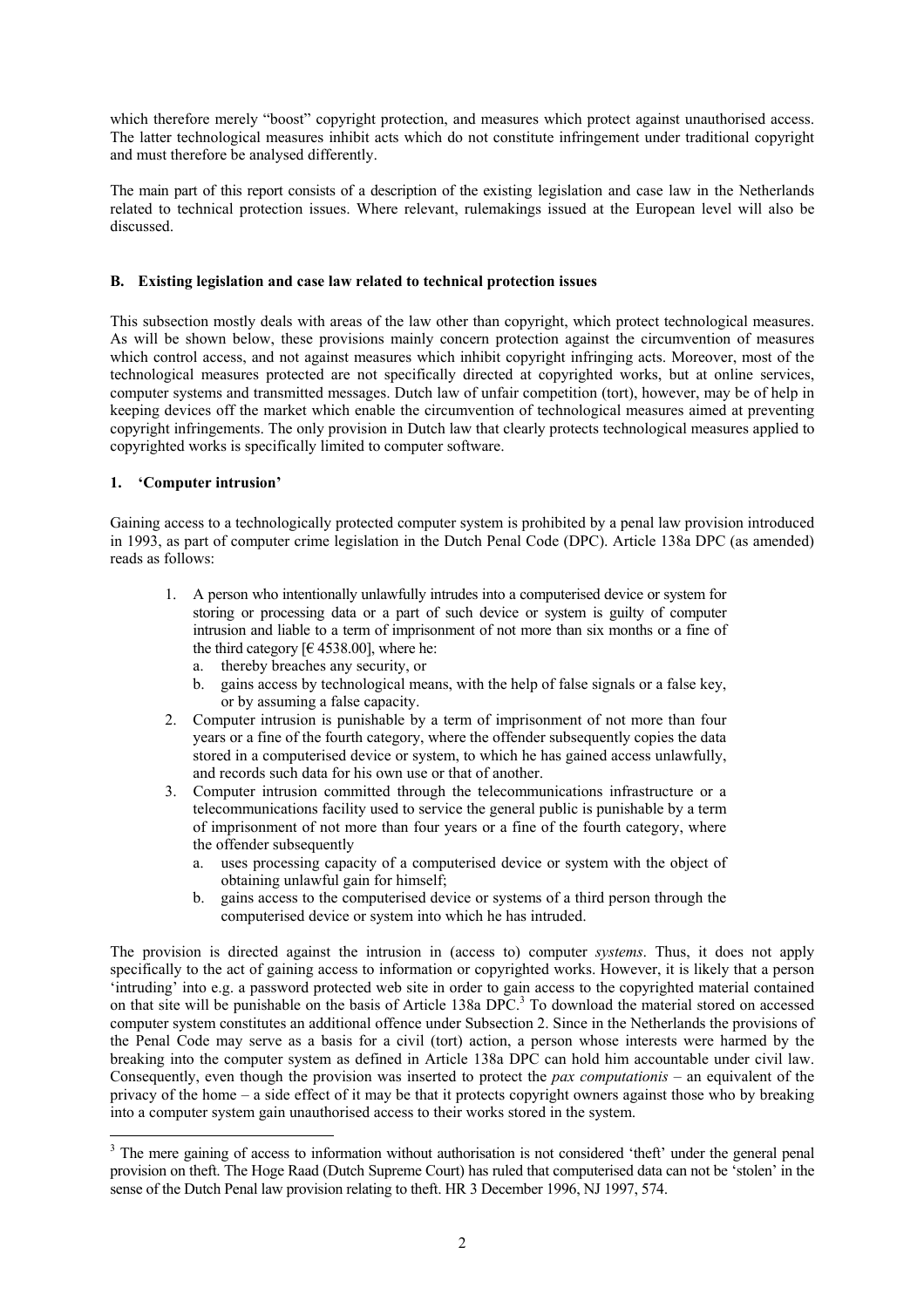# <span id="page-2-0"></span>**2. Wiretapping**

The interception or recording of data, protected (encrypted) or not, by means of the telecommunications infrastructure by a person for whom the information is not intended, is prohibited by art. 139c DPC introduced in 1993. Article 139c DPC (as amended) reads as follows:

- 1. A person by whom data not intended for himself or for the person by whose order he is acting, transferred by means of the telecommunications infrastructure or through a telecommunications facility used to service the general public, or by means of the peripheral equipment connected to it, intentionally are intercepted or recorded with the help of a technical device, is liable to a term of imprisonment of not more than one year or a fine of the fourth category.
- 2. Section 1 is not applicable to intercepting or recording:
	- (1) data received by a radio receiver, unless a special effort was made or a prohibited receiver was used to make such reception possible;
	- (2) by or by order of the person entitled to the connection used for telecommunication, except in cases of clear abuse;
	- (3) for the purpose of ensuring that the telecommunications infrastructure or a telecommunications facility used to service the general public is working properly, for the purpose of criminal investigation, or by the joint special authorisation of the Prime Minister and the Minister of Justice, the Minister of the Interior and the Minister of Transport and Public Works, to be given to the Head of the National Security Bureau on each occasion for a period of not more than three months, in cases in which the interest of the security of the State so requires.

This provision is directed against the unauthorised interception of information intended for someone else. This arguably may protect right holders against the act of gaining access to copyrighted works transmitted by means of narrowcasting. In view of the broad meaning of 'telecommunications infrastructure' and 'telecommunications facility'[4](#page-2-1) Internet traffic may also be covered by this provision. Thus, a provider of an on demand service which streams data to paying customers may be protected against unauthorised interception.

# **3. Unauthorised access to a technologically protected broadcasting or on line service**

Article 326c DPC is a provision of penal law introduced in 1993 which prohibits the unauthorised access – by using a technical device or false signals – to a protected on line or broadcasting service offered to the public through telecommunication. Article 326c DPC (as amended) reads as follows:

- 1. A person who, with the object of not paying for it in full, by technological means or by means of false signals, uses a service offered to the general public via telecommunication is liable to a term of imprisonment of not more than three years or a fine of the fifth category.
- 2. A term of imprisonment of not more than one year or a fine of the third category shall be imposed upon a person who intentionally
	- a. openly offers for dissemination;
	- b. has at his disposal for dissemination or with a view to importing such into the Netherlands; or
	- c. manufactures or keeps for motives of pecuniary gain;
	- an object or data clearly intended to be used in the commission of the serious offence specified in section 1.
- 3. A person who commits the serious offences specified in section 2 as a profession or business is liable to a term of imprisonment of not more than three years or a fine of the fifth category.

This provision protects against the use without payment of technologically protected 'services' and is therefor not specifically directed at copyright works. However, as many online services provide access to copyrighted works, making use of such a service and thereby gaining access to copyrighted works will be covered by the provision. In addition, Subsection 2 of the provision explicitly punishes the production and distribution of circumvention devices which protect against unauthorised access of services. Again, because of the existence of

 $\overline{a}$ 

<span id="page-2-1"></span><sup>&</sup>lt;sup>4</sup> Article 1.1 under d and g of the Dutch Telecommunications Act.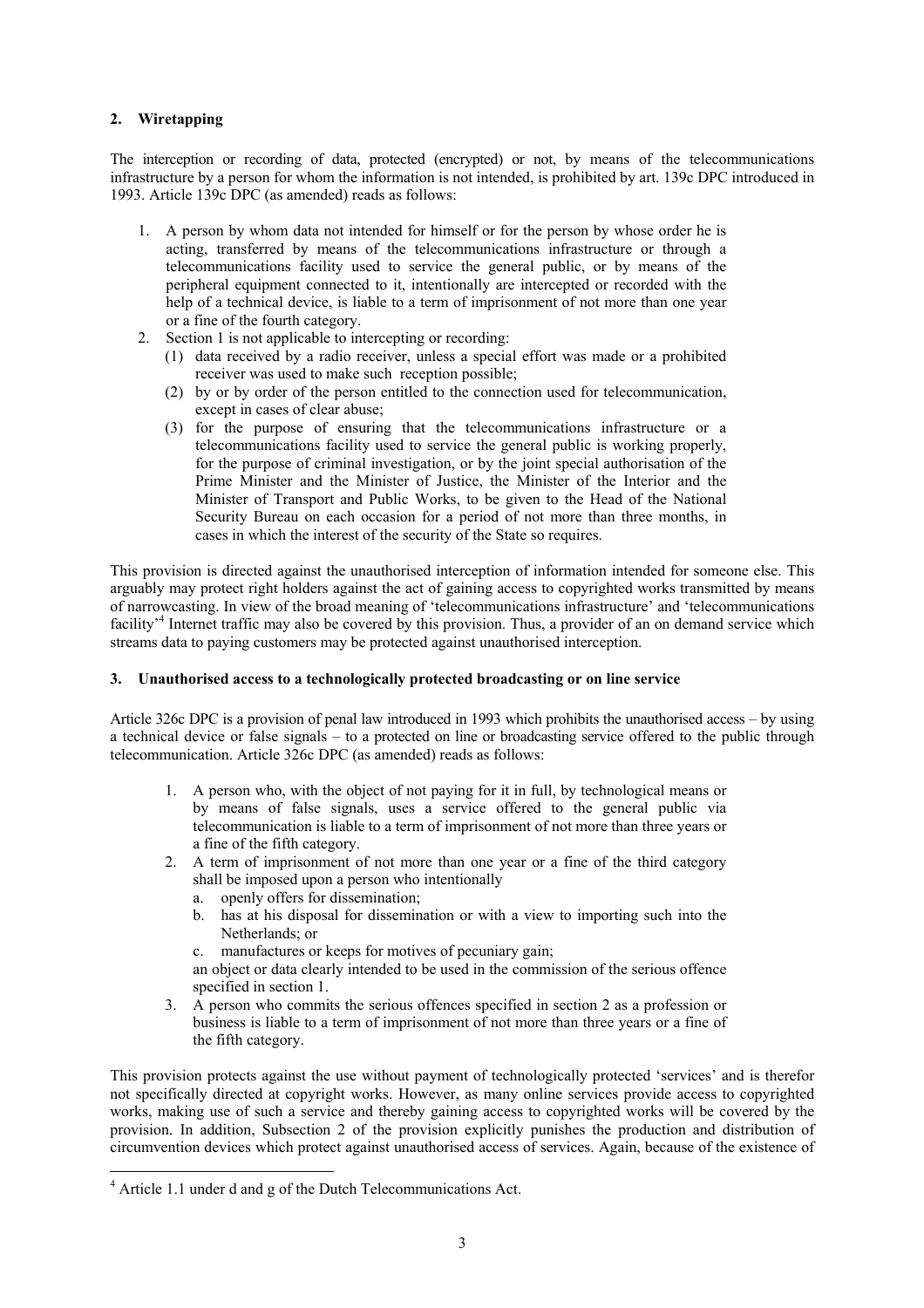<span id="page-3-0"></span>this penal law provision, the acts prohibited by this provision may also constitute unlawful acts (torts) under civil law.

The public prosecutor generally does not put high priority on copyright related cases. Recently, however, the public prosecutor's office launched a criminal investigation under Article 326c PC against a Dutch publisher who published an article on how to modify a pay TV decoder in order to view pay TV broadcasts without payment.

# **4. Tort Law**

Under Dutch law, as is mentioned above, a criminal offence may constitute an unlawful act for the purpose of (civil) tort law. Consequently, the above-mentioned provisions can serve as the basis for a civil action. Thus, the Court of Appeals of The Hague ruled in November 1999 that the sale of illegal pay TV decoders was unlawful (a tort) on the basis of Article 326c DPC. [5](#page-3-1)

In the TV decoder case discussed above, the President of the District Court of Haarlem ruled that it was unlawful (a tort) to publish in a magazine a method to manipulate a decoder in order to view pay TV broadcasts without payment, because it was not pointed out to the readers that such manipulation is a criminal offence under Article 326c DPC.<sup>6</sup> [T](#page-3-2)he court held that such publication could prejudice the pay TV company's interests as protected by Article 326c DPC. The court was not clear on the issue whether or not the publisher of the magazine had himself committed an act in violation of Article 326c(2) DPC, but the decision shows that such a qualification would indeed be possible.

Even if the penal provisions would not exist, the provision of circumvention devices may constitute unfair competition and as such be actionable as a tort (under Dutch law unfair competition is viewed as a species of tort). Prior to the adoption of the above-mentioned penal provision in 1993, Dutch courts repeatedly held that the sale of pay TV decoders without authorisation of the pay-TV operator resulted in an unlawful act.

See *Filmnet v. Planken*, President of the District Court of The Hague 20 January 1986, *Kort Geding* 1986, 92; *Esselte v. Ten*, Court of Appeals Amsterdam 2 May 1991, *Mediaforum* 1991, p. B-73 comment Van Engelen on p. 94 (also published in *AMI* 1992, p. 70, comment Verkade; *Groeneveld vs. TDS*, Hoge Raad (Supreme Court) 17 December 1993, *Nederlandse Jurisprudentie* 1994, 274, comment Alkema (also published in *AMI* 1994, p. 111, comment Cohen Jehoram). In all cases the court held that the sale of decoders which allowed the viewing without payment of encrypted subscription television constituted an unlawful act.

These cases concerned the distribution of decoders for viewing encrypted pay-TV services without payment. They did not deal with devices specifically aimed at circumventing technological measures for the protection against copyright infringements. While the contents of pay-TV services may be protected by the neighbouring rights of broadcasters (Article 8.1e of the Dutch Act on Neighbouring Rights, DANR), to provide decoding equipment will probably not be considered an infringing act under the DANR. After all, the provider does not perform a restricted act; arguably, the right of making available to the public would be over-stretched if the distribution of decoders would be viewed as such.

However, even though it has never been decided, it is not unlikely that the distribution of devices which have as their sole purpose to facilitate the circumvention of technological measures that protect against copyright infringements, will similarly be held to constitute unfair competition. If the device can also be used for non-infringing purposes (e.g. copying permitted by the Dutch Copyright Act, DCA), the provider may have a good defence. The act of circumvention for private purposes will most likely not be viewed as an act of unfair competition, as the person circumventing the technological measure does not compete with the copyright holder.

## **5. Protected Computer Programs**

The above provisions and doctrines of tort law may have as a side effect that they protect copyright holders against certain acts of circumvention (of access controlling technological measures), or enable them to keep circumvention devices off the market. There is one provision in Dutch law, which is specifically written for the latter purpose. The

<span id="page-3-1"></span> $\overline{a}$ <sup>5</sup> *Canal+ v. Ropla, Court of Appeals of The Hague 18 November 1999, rolnr. 98/1082 (not published).* <sup>6</sup> *Canal+ v.VNU*, President of the District Court of Haarlem 28 July 2000, rolnr. 66855/KG HZ 00-388.

<span id="page-3-2"></span>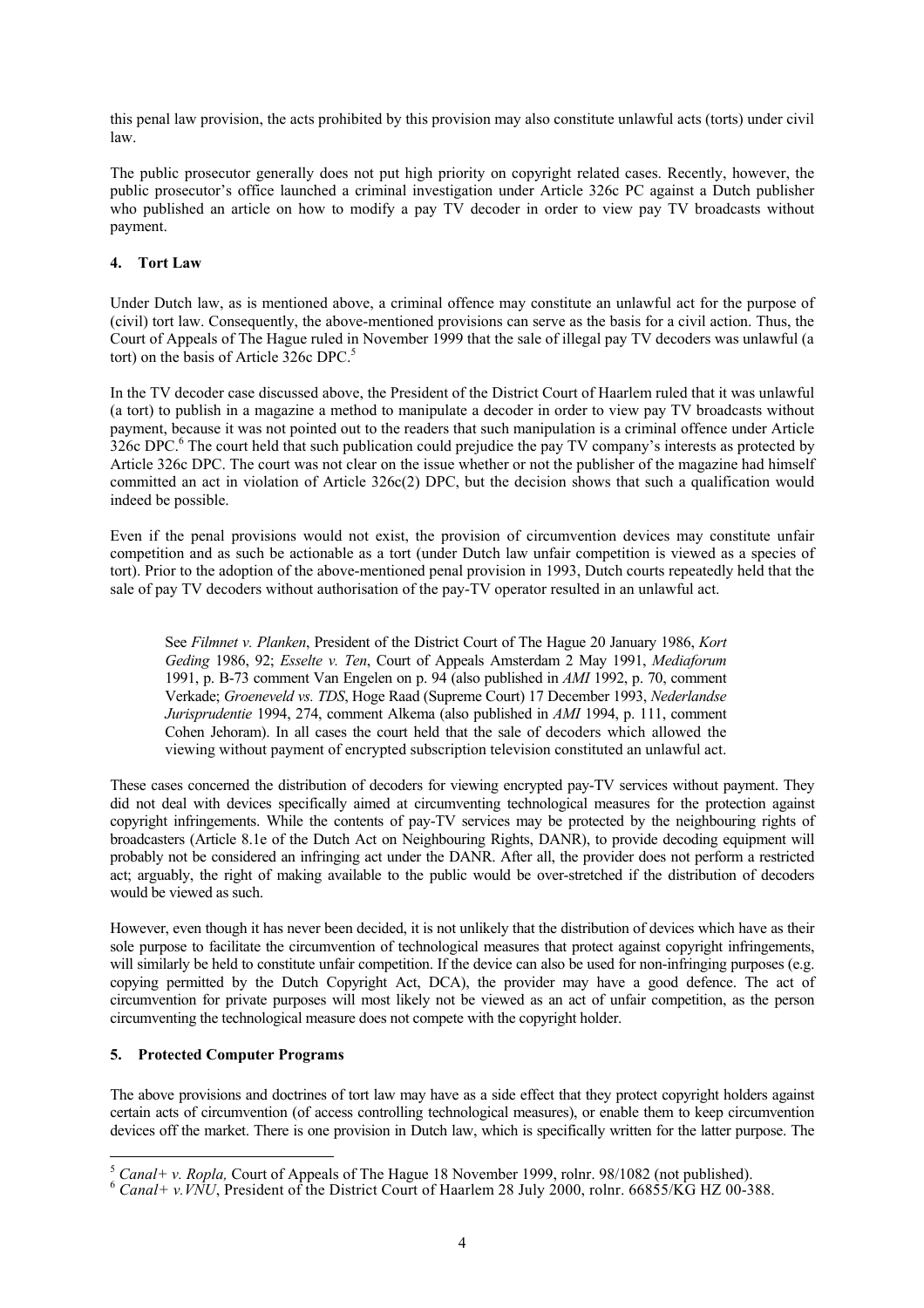<span id="page-4-0"></span>Dutch Copyright Act (DCA) contains a penal law provision based on Article 7.1 of the European Software Directive. Article 32a DCA reads as follows:

A person who intentionally:

- *a.* offers for public distribution;
- *b.* has in his possession for the purpose of reproduction or distribution;
- *c.* has in his possession for the purpose of importing into the Netherlands, or
- *d.* keeps for profit

any means designed exclusively to facilitate the removal or overriding, without the consent of the author or his successor in title, of a technical device for the protection of a work as referred to in article 10, paragraph 1, sub 12 [i.e. a computer program], is liable to a term of imprisonment of not more than six months or a fine of the fourth category.

This is currently the only provision of Dutch copyright law dealing with technological measures. It is limited to the offering of means designed exclusively to facilitate the removal or overriding of a technical device for the protection of a protected computer program. The act of circumvention is not covered.

Although the Public Prosecutor is usually not very active in cases concerning Article 32a DCA, there is at least one example of a criminal conviction under art. 32a DCA.<sup>7</sup> This case is concerned with the sale of so-called mod chips, which de-activate the protection embedded in Sony PlayStation consoles and video games. The person in question was sentenced to four months imprisonment.

## **6. Conclusion**

Existing Dutch law (both penal and civil) provides certain protection against circumvention and the provision of circumvention devices. The protection against circumvention is limited to gaining unauthorised access to online or broadcasting services and to computer systems. Since these systems and services may contain copyrighted works, circumvention to gain access to copyright works is indirectly covered. If the circumvention prejudices the copyright holder's interests e.g. because he provides the information service himself or because he is the operator of the access protected web site on the computer system, it is likely that he can bring a civil action in court.

Additionally, the tort of unfair competition may provide the grounds to hold a person liable who distributes devices, which enable to circumvent to perform a restricted act.

## **C. Access right**

The above section shows that Dutch law protects certain types of access control. This protection can very well be compared with the protection actors in the off-line 'hard copy' distribution chain enjoy. Breaking in into a bookshop (to steal a copy of a work) has its equivalent in the provision on computer intrusion (to download a copy). To access a theatre against the will of the owner of the theatre will constitute trespassing, thus the theatre has the legal means to ensure that only paying customers can view a performance of a play or a movie. The protection provided to online services by Article 326c DPC has a similar function.

If the copyright holder is the owner or possessor of the bookshop or theatre, he is directly protected. If he is not, his interests may be involved indirectly. Similarly, it depends whether he is the operator of the online service or the web site or not. The 'access right' that is discussed here would go (at least) one step further.

## **1. What is (an) access right?**

Access right, as referred to by the organisers of ALAI 2001 Congress is, as far as we understand it, ultimately a right separate from the right of reproduction and the right of communication to the public to directly prohibit any unauthorised reading, listening to or looking at a work protected by copyright. It is a right for the right holder to fully control the mere consumptive use of a work by an end user. Every end user would need a license every time he wants to consume a work, e.g. pick up a book and read it. In contrast, to read a pirated hard copy, to

<span id="page-4-1"></span> $\overline{a}$ <sup>7</sup> District Court of Alkmaar 30 November 2000, case number 14/060065-99 (not published)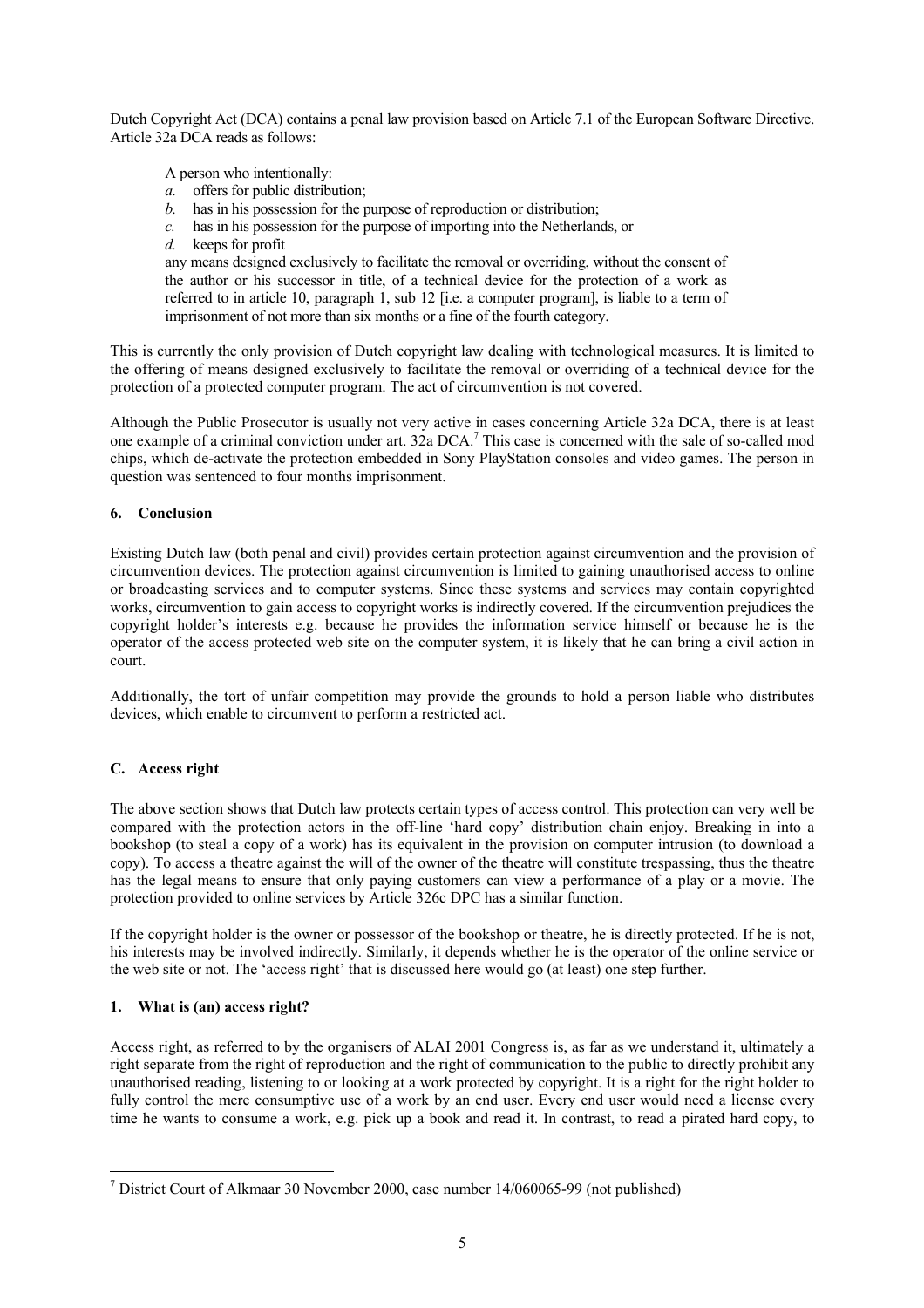<span id="page-5-0"></span>view an unauthorised broadcast or to attend an unauthorised performance are generally not considered copyright infringing acts. Consequently, the reader, listener or viewer does not need a license.

#### **2. Difference between providing (public) access and obtaining access**

Traditionally, copyright has always focused on and in fact has been limited to acts of *providing* access to works. The reproduction right is the right to control the means of providing access to works through the distribution of copies. The right of communication to the public is the right to *provide* access to works to the public.

It is a common misunderstanding that the fact that certain kinds of *obtaining* access by the end user require payment by the end user, implies that the act of obtaining access in itself is subject to authorisation by the rightholder. The fact that we have to pay for a book in a bookshop and for a ticket in a concert hall does not imply that these acts have any relevance under copyright. It is up to the bookseller and the organiser of the concert to make the end users pay and to comply with the conditions under which the right holder gave him permission to distribute the book or organise the concert.

In the Netherlands we have always had and are in favour of a broad exclusive right to control the providing of access (to the public). At the same time there has always been strong opposition in Netherlands against tendencies of interpreting existing rights under copyright that might lead to a right to prohibit the obtaining of access, i.e. mere consumptive use of a work. One reason is that it is felt undesirable in a democratic society that individual access to information is controlled. To enforce a right of access as described above would necessarily involve metering of any use of copyrighted works.

#### **3. Use compensation in Dutch copyright law**

In the introduction to questionnaire 1 D.1 it is stated:

"In the analog context, copyright owners used to be able to control access to their works by limiting their disclosure to public performances rather than distribution in copies. Mass market tape machines, however, made it possible to convert broadcasts to copies, thus obliterating the distinction between distribution of copies and public performance. In the digital environment, by contrast, this blurring of performance and reproduction will be enhanced, but legal control over access may be retrieved, notably through the doctrine of "temporary copies" made in a computer memory or in the course of digital transmissions. As a result, copyright laws that prohibited unauthorized temporary reproductions might be viewed as establishing an access right."

The questionnaire here refers to an 'access right' in a broader sense, including indirect access control achieved through the public performance and reproduction right.In the Netherlands, the public performance and reproduction rights are directed at providing access to works rather than at obtaining access. The public performance right does not give the copyright owner the right to stop anyone at the door of a concert hall where his work is being performed. He can not prevent the access to the performance. He may however force the owner of the concert hall to stop someone at the door, threatening that he will otherwise prohibit the public performance. Similarly, the right to distribute copies allows the right holder to prohibit third parties from providing access to copies, it does not allow the right holder to control the end-use.

Dutch copyright law does provide certain features that guarantee right holders compensation for the actual use of copyright works:

- levy on blank tapes (Article 16c DCA): when confronted with mass copying of audio and audio-visual works, the Dutch legislator specifically decided not to abolish the exemption for private use as this might violate the right of privacy. Instead, the legislator introduced a right of remuneration. Taping a musical or audio-visual work does not constitute infringement of the reproduction right provided the right holder receives a remuneration. The remuneration must be paid by the manufacturer or importer of blank tapes;
- photocopying of articles and small parts of books for internal use in companies and institutions does not constitute infringement of the reproduction right provided an equitable remuneration is paid to the copyright holders (Article 17 DCA). Currently, this right to an equitable remuneration is exercised only in respect of libraries, educational and governmental institutions.

Both these examples show that acts performed by end-users can be relevant under current Dutch copyright law. However, in both these cases the mere use or access is not relevant. By copying (privately) one could say that the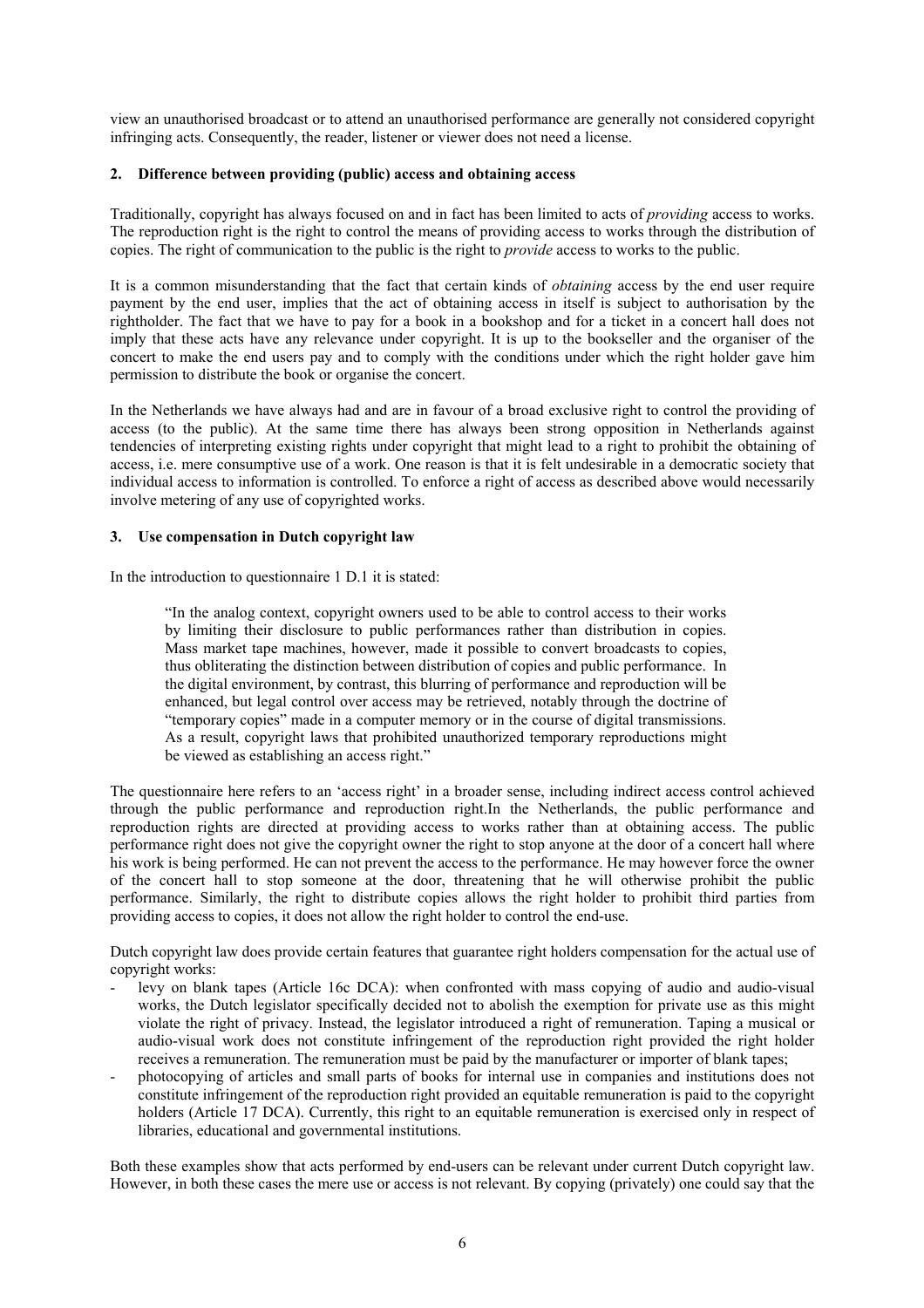<span id="page-6-0"></span>actor concerned competes with the copyright owner. Clearly, this is not the case where a person merely "consumes" or accesses a work.

#### **4. The temporary copy-discussion**

Article 4(a) of the European Software Directive reads as follows:

"Subject to the provisions of Articles 5 and 6, the exclusive rights of the rightholder within the meaning of Article 2, shall include the right to do or to authorize:

(a) the permanent or temporary reproduction of a computer program by any means and in any form, in part or in whole. Insofar as loading, displaying, running, transmission or storage of the computer program necessitate such reproduction, such acts shall be subject to authorization by the rightholder;"

#### Article 5.1 European Software Directive:

"In the absence of specific contractual provisions, the acts referred to in Article 4 (a) and (b) shall not require authorization by the rightholder where they are necessary for the use of the computer program by the lawful acquirer in accordance with its intended purpose, including for error correction."

## Article 45i DCA:

"Without prejudice to the provision of Article 13, a reproduction of a work as meant in Article 10, first subsection, sub 12, also includes the loading, displaying, running, transmission or storage, to the extent that the reproduction is necessitated by these acts."

#### Article 45j DCA:

 $\overline{a}$ 

"Unless otherwise agreed, the reproduction made by the lawful acquirer of a copy a work as meant in Article 10, first subsection, sub 12 which is necessitated for its intended purpose, shall not be an infringement of the copyright in that work…"

In the European Database Directive it is also explicitly mentioned that the database right includes temporary reproductions (Article 5a) but that the access by the lawful end user does not require the authorisation of the author of the database. Art. 6.1 European Database Directive reads as follows:

"The performance by the lawful user of a database or of a copy thereof of any of the acts listed in Article 5 which is necessary for the purposes of access to the contents of the database and normal use of the contents by the lawful user shall not require the authorization of the author of the database. Where the lawful user is authorized to use only part of the database, this provision shall apply only to that part."

It has been argued that an access right regarding consumptive use by end users is acceptable or even desirable because it can be argued that it already exists with regard to computer programs. If the mere use of a computer program requires the making of a temporary copy and if every temporary copy is relevant under copyright law, then mere use (of a computer program) is relevant under copyright law. As mentioned above, there always has been strong opposition against this line of reasoning in The Netherlands.

Currently, it is unclear whether a temporary copy is relevant under Dutch copyright law.[8](#page-6-1) The Dutch Courts have neverdecided this issue on principle.<sup>9</sup> Discussion exists as to whether the technical reproduction should be excluded from the reproduction right *per se* or whether certain reproductions should be exempted from the scope

<span id="page-6-1"></span><sup>&</sup>lt;sup>8</sup> D. Visser, 1998 (T&C IE), art. 13 Aw. Aant 2.; IEC/Overdijk/AuII-Artt.13-14, p. 47 e.v.

<span id="page-6-2"></span><sup>&</sup>lt;sup>9</sup> The *German* Supreme Court has done so on at least two occasions, stating that mere use is as such not relevant under copyright. (BGH 4 October 1990, GRUR 1991, p. 453 (Betriebssystem), BGH 20 January 1994, GRUR 1994, pp. 364-365 (Holzhandelprogramm). The District Court of The Hague in Scientology vs. XS4all held that the activities of Internet service providers do not constitute a reproduction in the sense of the Copyright Act. District Court The Hague, 9 June 1999, AMI 1999, p. 110.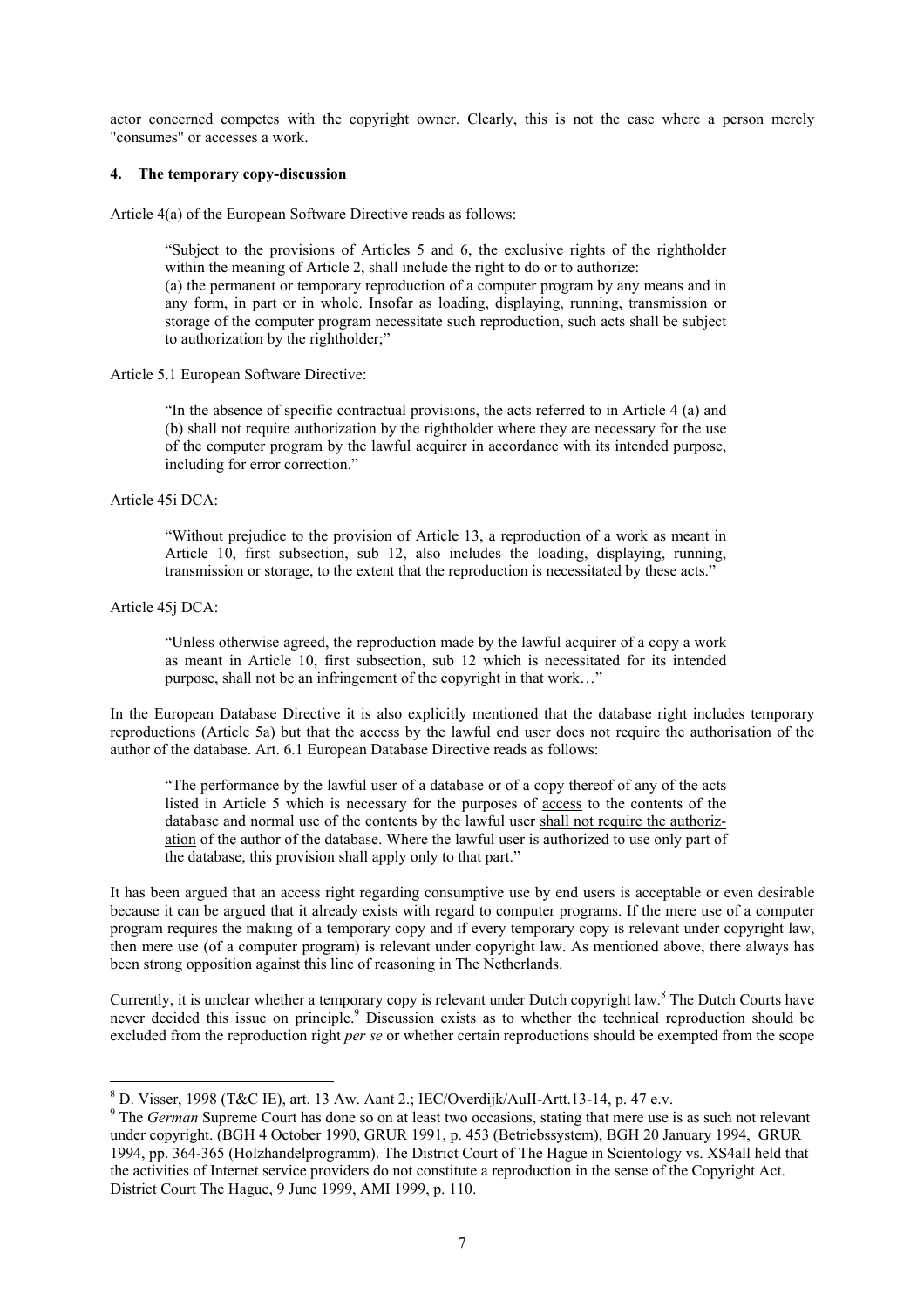<span id="page-7-0"></span>of protection of the reproduction right. <sup>10</sup> The Dutch government<sup>11</sup> and parliament<sup>12</sup> are generally against (over)stretching the reproduction right to include such technical temporary copies, and so are most of the scholars who have spoken out on the issue.<sup>13</sup> Most scholars admit that it might well be that since the European Software directive the temporary technical copy and therefor *de facto* the mere use of computer programs is indeed covered by the right of reproduction, but they do not approve of this development.<sup>14</sup>

# **5. The forthcoming European Copyright Directive**

Clearly, an explicit (copy)right of access does not exist in Dutch copyright law. And, arguably, it cannot be derived form the 'right of making available' and the 'right of temporary reproduction'. The pending European Copyright Directive, however, may imply an obligation for the EU Member States to introduce a prohibition to circumvent access controlling technological measures. As a result, it may in the future be unlawful to gain access to a technologically protected work.

## Protection of Access Controlling Measures

 $\overline{a}$ 

The forthcoming European Copyright Directive<sup>15</sup> may imply a 'right to control access to technologically protected works' in the sense that it will contain a prohibition to circumvent access controlling technological measures (Article 6). Although the conceptual framework of the Directive indicates that the initial intention of this provision was to support copyright protection, the relation between the protection of technological measures and the acts restricted by copyright seems to have blurred during the legislative process. As a result, the Directive, which currently is in its final stages of adoption, is rather ambiguous in this respect, as it is in many others.

Article 6(3) second sentence of the draft Directive states that:

"Technological measures shall be deemed 'effective' where the use of a protected work or other subject matter is controlled by the rightholders through application of an access control or protection process, such as encryption, scrambling or other transformation of the work or other subject-matter or a copy control mechanism, which achieves the protection objective."

Clearly, this could imply that systems are covered which prevent access to protected works. However, in the 'Statement of The Council's Reasons' which accompanies the Common Position of the Directive, the Council of the European Union, which is the highest decision making body, states that:

"In Article 6(3) second sentence, the Council deleted the term 'access to' considering that questions relating to access to works or other subject matter fell outside the field of copyright."

<span id="page-7-1"></span> $10$  In the first sense the Advisory Committee to the Ministry of Justice in its 1998 report on the draft EU copyright directive; P.B. Hugenholtz, AMI 1997, p. 81. In the latter sense: J.M.B. Seignette, AMI 1999, p. 69.<br><sup>11</sup> Letter of the Minister of Justice and the Secretary of State for Culture of 10 May 1999 (26538, 1), p. 4

<span id="page-7-2"></span><sup>&</sup>quot;An approach in which also purely technical copies which are necessary for communication are covered by the reproduction right is unnecessary and undesirable".

<span id="page-7-3"></span> $12$ <sup>12</sup> Motion presented by MP Van Zuijlen and others on 4 December 1996 and accepted by the Second Chamber of Parliament on 10 December 1996 (nr. 25154, 1).<br><sup>13</sup> Advisory Committee to the Ministry of Justice in its 1998 report on the draft EU copyright directive; P.B.

<span id="page-7-4"></span>

<span id="page-7-5"></span>Hugenholtz, *AMI* 1997, p. 81.<br><sup>14</sup> See e.g. P.B. Hugenholtz, in: Information Law towards the 21st Century, Deventer/Boston 1992, p. 323, D.W.F. Verkade, Computerrecht 1992, p. 87, A.A. Quaedvlieg, AMI 1993, p. 118 and D.J.G. Visser,

<span id="page-7-6"></span>Auteursrecht op toegang, Den Haag 1997, p. 81-82.<br><sup>15</sup> Common Position (EC) No 48/2000 adopted by the Council on 28 September 2000 with a view to adopting Directive 2000/.../EC of the European Parliament and of the Council of ... on the harmonisation of certain aspects of copyright and related rights in the information society, *O.J*. C 344/1 (12.1.2000).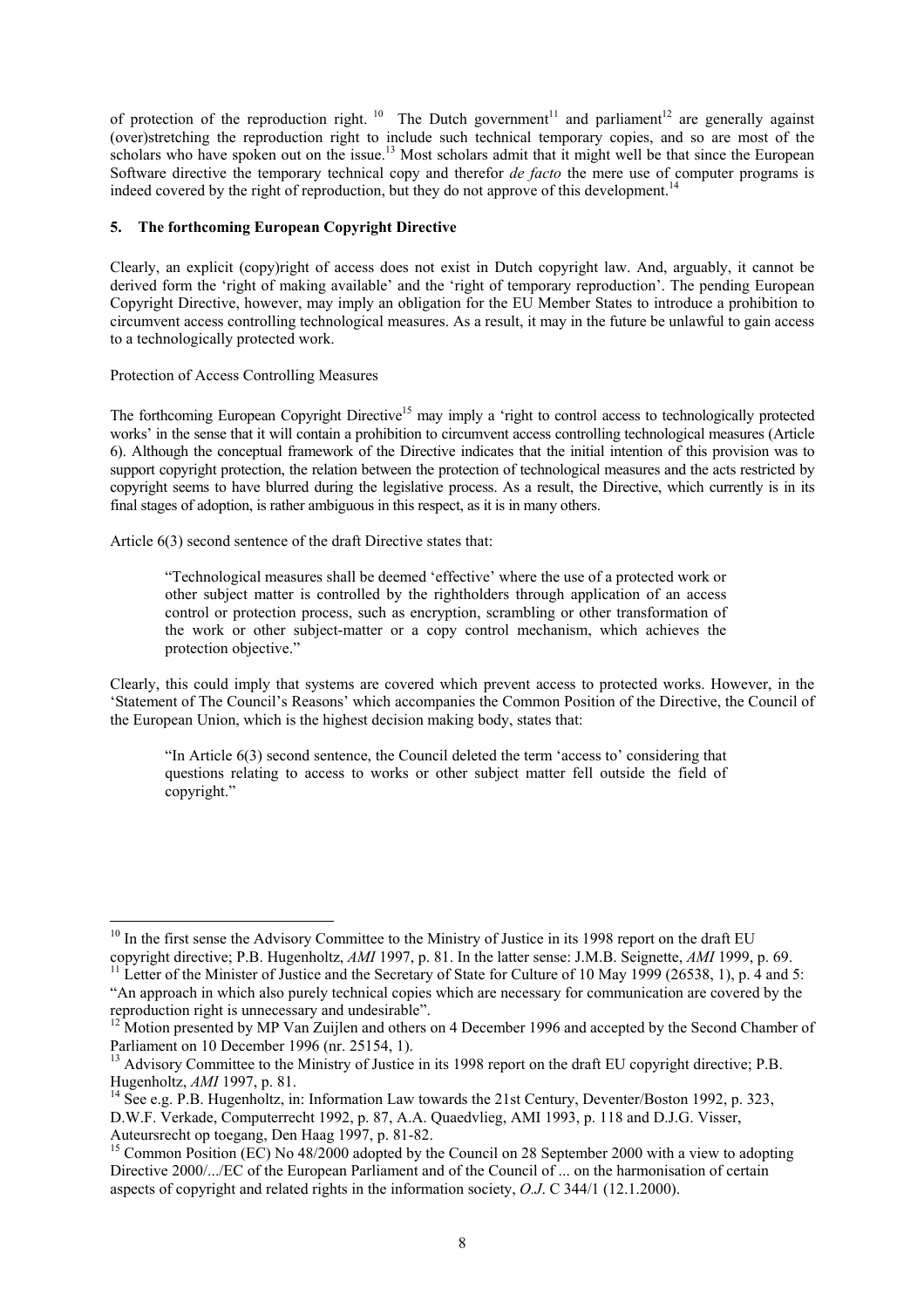<span id="page-8-0"></span>Thus, while the Council purposely deleted one reference to access<sup>16</sup>, it did not delete all references to such control – as the above quoted provision shows.<sup>[17](#page-8-2)</sup> Therefore, it is not fully clear whether circumvention of access controlling technological measures is covered by the Directive or not.

Temporary reproduction

Article 2 of the upcoming Directive contains a very broad right of reproduction:

"Member States shall provide for the exclusive right to authorize or prohibit direct or indirect, temporary or permanent reproduction by any means and in any form, in whole or in part:…"

But article 5.1 of the Directive states that:

"Temporary acts of reproduction referred to in Article 2, which are transient or incidental, which are an integral and essential part of a technological process whose sole purpose is to enable […] b. a lawful use of a work other subject-matter to be made, and which have no independent economic significance, shall be exempted from the reproduction right provided for in Article 2."

Recital 33 of the Directive shows that browsing of (mere access to) a work is exempted to the extent such browsing meets the conditions of Article 5.1. Thus, the Directive does not necessarily imply that each temporary reproduction that occurs in the computer's (or media-player's) random access memory requires a license.

### **6. European Conditional Access Directive**

Another European directive that must be taken into account while discussing an access right is the Conditional Access Directive,<sup>18</sup> which gives legal protection to access controlled services. Like article 326c DPC, discussed above, this directive does not protect works or other subject matter of intellectual property law, but online and broadcasting services.<sup>19</sup>

The Directive intends to protect online services which use access control techniques, such as pay-TV and other online information services (e.g. websites with password control). This may suggest that the Directive establishes a right to control access to contents, but this is not the case. The Directive focuses expressly on the act of facilitating the unauthorised circumvention of devices, not on the act of circumvention - gaining access itself. Consequently, this Directive does not oblige the EU Member States to introduce a 'right of access to (information) services'. In the context of existing Dutch law, the Directive can be analysed as codifying case law according to which the provision of decoders is considered a form of unfair competition. This is supported by the fact that, pursuant to the Directive, access controlling measures are protected only if the service they control access to is provided 'against remuneration'.

The wording of the Directive clarifies that only such measures are covered which control initial access to services. Thus, this Directive presumably does not cover the distribution of devices which facilitate the circumvention of technological measures aimed at controlling access to an acquired copy of a work (e.g. the DVD-protection).

The intention of the Conditional Access Directive is to restrict protection to cases where access control is used to protect direct remuneration interests. This is why the right to bring an action under the Conditional Access Directive is available exclusively to commercial (information) service providers and not to third parties such as

 $\overline{a}$ 

<span id="page-8-1"></span><sup>&</sup>lt;sup>16</sup> In the previous draft of the Directive, the so-called 'Amended Proposal', the provision contained two references to access control: 'Technological measures shall be deemed "effective" where the access to or use of a protected work or other subject matter is controlled through application of an access code or any other type of protection process which achieves the protection objective in an operational and reliable manner with the authority of the rightholders. Such measures may include decryption, de-scrambling or other transformation of the work or other subject matter'*.* 17 See also infra par. D3.

<span id="page-8-2"></span>

<span id="page-8-3"></span><sup>&</sup>lt;sup>18</sup> Directive 98/84/EC of the European Parliament and of the Council of 20 November 1998 on the legal protection of services based on, or consisting of conditional access.

<span id="page-8-4"></span><sup>&</sup>lt;sup>19</sup> It was held that the interests of right holders were subject to the proposed Copyright Directive, which is claimed to be complementary to the Conditional Access Directive.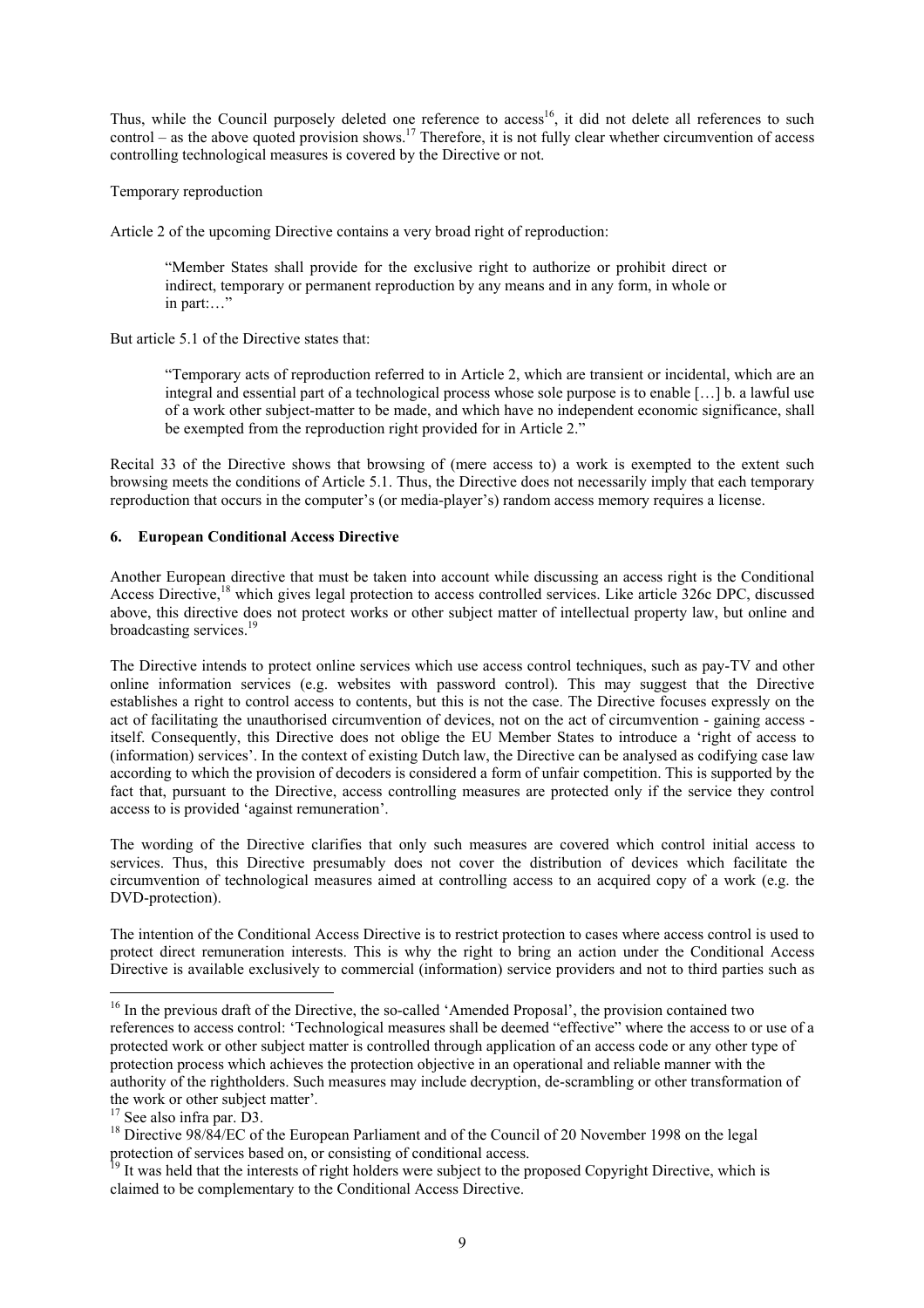<span id="page-9-0"></span>holders of intellectual property rights. However, a right holder commercialising his own works (e.g. through a database service) by means of conditional access will probably qualify as service provider for the purpose of the Conditional Access Directive.<sup>20</sup> Since this will often be the case, the Conditional Access Directive may complete if not even overlap the protection of right holders; that is, in so far as the Copyright Directive indeed protects access controlling measures.

The Conditional Access Directive is currently in the process of implementation within the EU Member States. There have been no legislative initiatives in the Netherlands as of yet. Presumably, the Dutch government takes the position that an explicit implementation is not necessary because national law already provides for sufficient protection. In this context, reference is made to Article 326c(2) of the Dutch Penal Code (see above).

# **7. Conclusion**

As a rule, the copyright owner has never had direct control over the access (mere use) of his works. This was not necessary because he was able to exercise control at an earlier stage in the chain of communicating his works to the public: the copy or the public performance. It is likely that a similar form of control will be enough in the digital environment. Especially now that, as is shown above, in the Netherlands (and probably in most other countries) digital equivalents exist of the control a bookshop or a theatre can exercise, there appears to be no need for an additional copyright of access.

There is no evidence to date of a (economic) necessity to introduce a general right to prohibit mere use in addition to the existing rights of reproduction and communication to the public. A new exclusive right can only operate if it can be upheld in practice. In order to be accepted by the public a new exclusive right needs a positive balance between the right holders' interest served by it and the restrictions to be imposed on the public, e.g. restrictions on the end users privacy and on their interest to access information. There is a serious doubt as to whether a general right to prohibit use would strike such a balance, particularly in view of Articles 8 and 10 of the European Convention on Human Rights.

## **D. Balance between protection of technical measures and copyright limitations**

There is another issue to be considered in this context. One main characteristic of copyright law is the objective to find a balance between the interests of right holders and those of the users of information products. As technological measures facilitate control of more acts than can be controlled on the basis of copyright law – which concerns only the acts of reproduction and of making available to the public, and even these acts cannot always be prohibited – there is a tension between the protection of technological measures and the current limitations of copyright law. The phenomenon of these technological measures mean an increased tension between these various interests. If a right holder could object to the circumvention of any technological measures, regardless of whether it inhibits an infringing act or not, the 'legal reach' of the copyright holder would expand. One could say that the scope of copyright would then expand as well, even if it were not the use of the work which is unlawful, but the circumvention facilitating that use.

## **1. Existing Dutch Law**

 $\overline{a}$ 

The only provision in Dutch copyright law on the protection of technological measures is Article 32a DCA, discussed above. It is not entirely clear whether this provision covers only technological measures which inhibit restricted acts with regard to copyright protected computer software, or instead any measure which protects computer software. However, Recital 50 of the pending Copyright Directive states that the exercise of activities that are exempted in the Software Directive – notably, reverse engineering and de-compilation – should not be hindered by the prohibition on circumvention devices of the Software Directive. Thus, these limitations affect the extent to which circumvention devices are prohibited in the latter Directive and, consequently, under Dutch copyright law.

It must be noted that Dutch copyright law contains no specific prohibition on circumvention (Article 32a DCA does not concern the act of circumvention). Consequently, no explicit exemptions on a prohibition to circumvent are needed for.

<span id="page-9-1"></span><sup>&</sup>lt;sup>20</sup> Note that access control devices can be principally designed to serve both a remuneration interest and the protection of copyrights at the same time.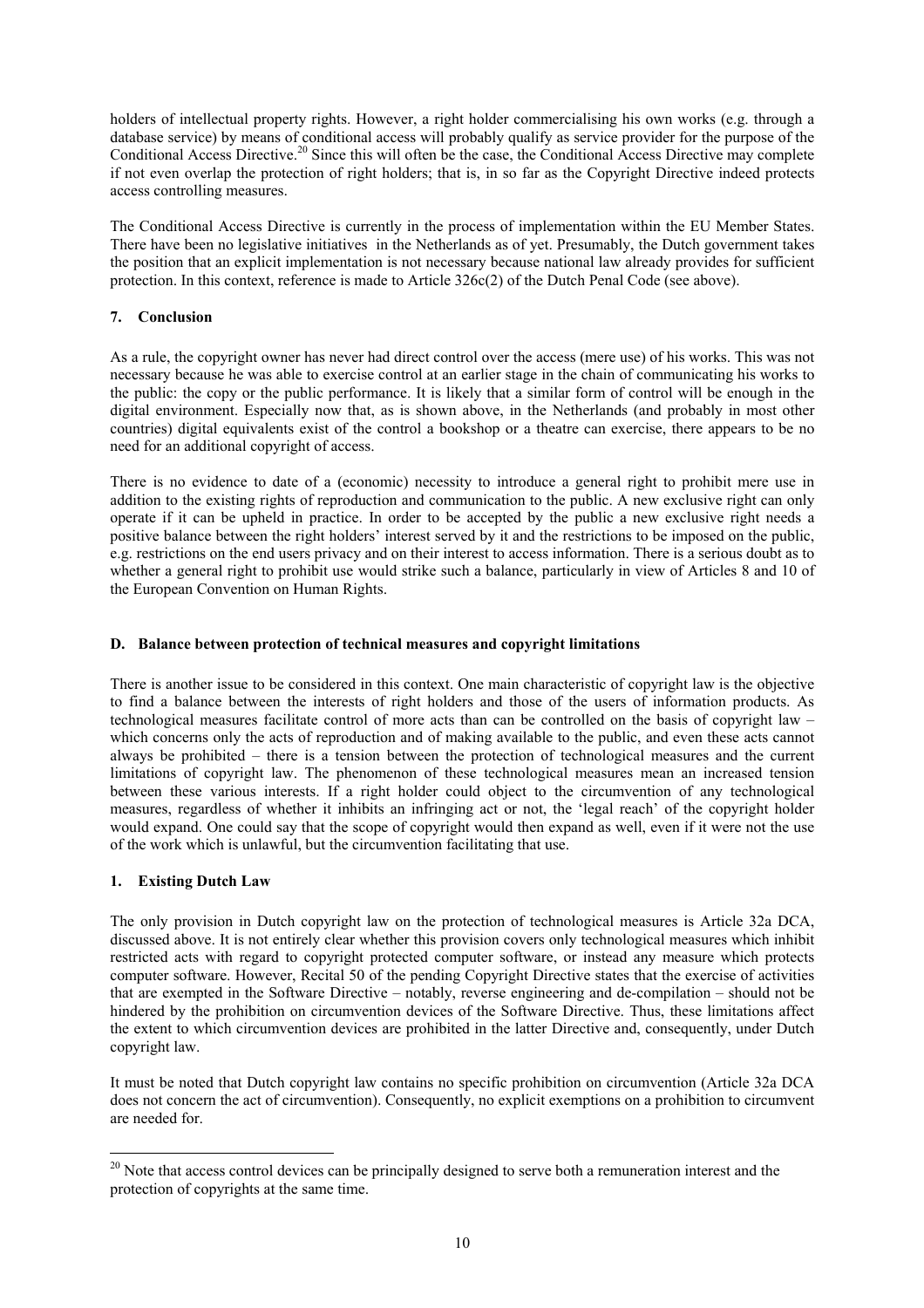<span id="page-10-0"></span>There is no case law dealing with the balance between protection of technological measures on the one hand and copyright limitations and user rights on the other. The main reason for this probably is that until now never has any person been tried for the act of circumventing a technological measure which protects against copyright infringements, or for the distribution of devices which enable such circumvention. Thus, the issue has never come up. However, during a discussion with Parliament on 26 May 2000, the Dutch Minister of Justice made the following comments on this subject (informal translation): $^{21}$  $^{21}$  $^{21}$ 

"The Minister [of Justice] is therefore of the opinion that it is right that a rightholder must have the possibility to take legal action against unlawful circumvention of technical protection. It is however of utter importance that the effect of these technical measures and legislation is taken into account. There is after all, a risk that these technical measures will be used to over stretch copyright. The system of limitations can be put aside by massive technical anti-copying methods and this can lead to high barriers for the access and use of protected material. In 'Brussels' it will probably be determined that rightholders who apply technical measures will have to make sure that these measures do not go so far as to render the user rights provided for in legislation meaningless.

A library will be able to ask for a decryption key, an educational establishment can ask to be allowed to use it in a certain educational environment. It can also be relevant whether the information which is electronically locked is available in another, unprotected form on reasonable conditions. In order to determine whether a request should be met, it should be taken into account whether or not the information is available in paper form or in any other unprotected form. The Minister trusts that this new method can work, especially because in the digital environment it is easier to establish direct contact between the right holder and the user".

The study committee recognises the concern of the Minister of Justice about the complexity a government faces when it seeks to reach a proper balance in regulating technological measures. In the committee's view, copyright limitations are an important part of copyright law and will still have a function in the digital environment even if all uses of copyright can be controlled technologically. Below, the "Brussels' approach" to the issue – in which the Minister of Justice put so much trust – will be dealt with.

## **2. Limitations on Access Control to Services**

It is because of the need to find the above mentioned balance that, traditionally, in copyright law an unlimited control over the use of protected works is undesirable. Therefore, the exclusive rights are limited. A similar tradition does not exist with regard to the protection of online services (as opposed to works). Nevertheless, the European legislator has determined that it is undesirable that access to information services will in all situations be conditional. The Conditional Access Directive itself does not include any explicit restrictions or limitations of protection. Reference is made, however, to Article 3a of the Television Without Frontiers Directive which states that there is certain information of "major importance for the society" which may not be made subject to access control.<sup>22</sup> Interestingly, a number of (European and non-European) states provide for similar rules defining situations in which the use of electronic access control is not considered desirable.<sup>[23](#page-10-3)</sup> Article 72 of the Dutch Media Act opens the possibility for the Dutch legislator to draw up a list of (mainly sports) events of major importance which must be broadcast over an open channel. This list is currently in the process of being drafted. In short, access control to online (broadcasting) services is limited, not by allowing circumvention, but by prohibiting to block access in the first place.

 $\overline{a}$ 

<span id="page-10-1"></span><sup>21</sup> Dossier 26 538, nr. 3, Copyright, neighbouring rights and new media, *Second Chamber of Parliament Session* 1999-2000, p. 6.<br><sup>22</sup> Conditional Access Directive, Recital 9.

<span id="page-10-2"></span>

<span id="page-10-3"></span><sup>&</sup>lt;sup>23</sup> See e.g. Article 10 Section 2.3 of the Canadian Radio Communication Law 1985, it is stated that "No person" who decodes an encrypted subscription programming signal ... shall be convicted of an offence under that paragraph if the lawful distributor had the lawful right to make the signal available, on payment of a subscription fee or other charge, to persons in the area where the signal was decoded but had not made the signal readily available to those persons." Section 705 (c ) of the US Telecommunications Act 1934, as amended by Telecommunications Act 1996 states that no person shall encrypt or continue to encrypt satellite-delivered programmes included in the National Program Service or the Public Broadcasting Service … ; unless at least one unencrypted satellite transmission of any programme subject to this subsection is provided.